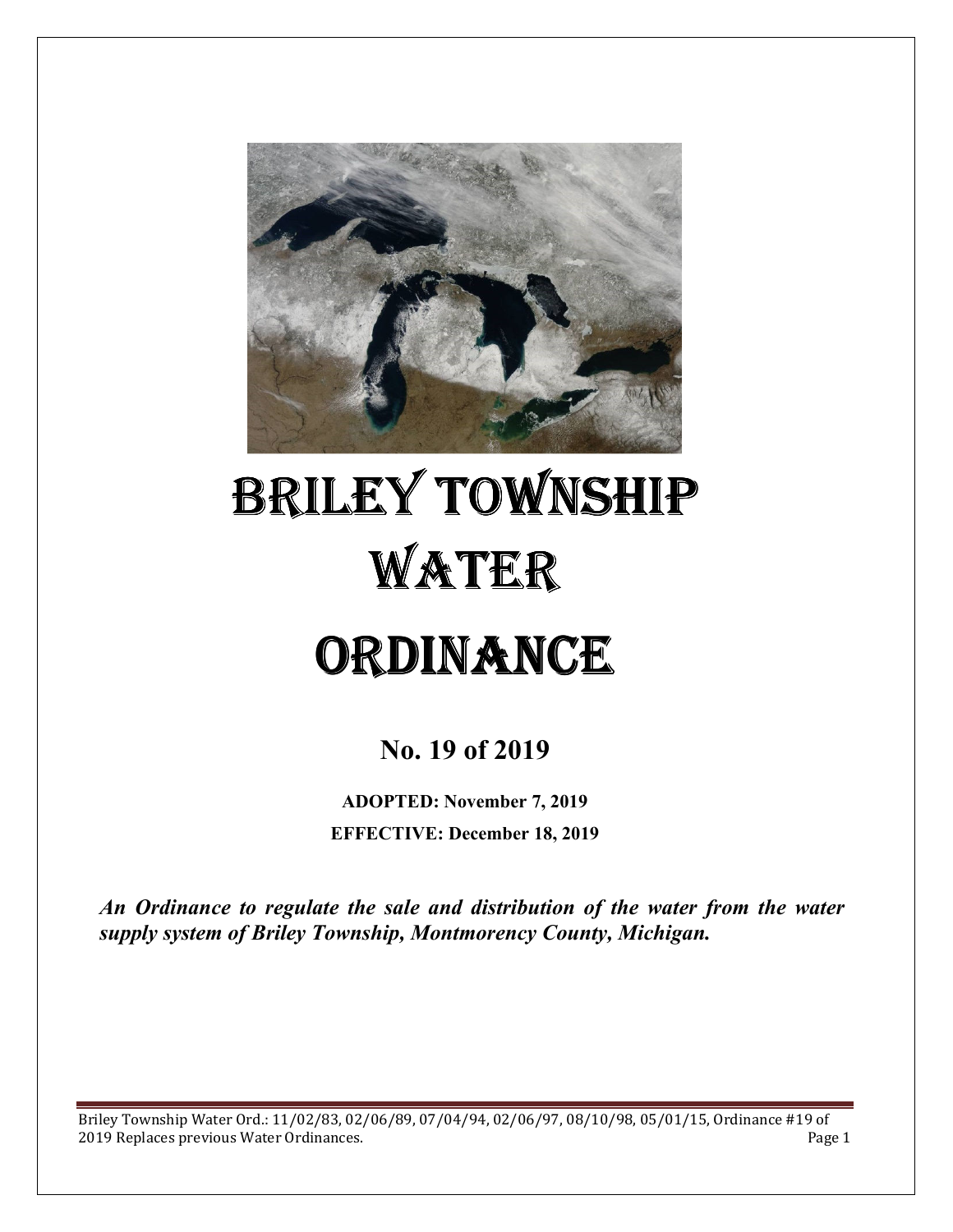# *THE TOWNSHIP OF BRILEY, MONTMORENCY COUNTY, MICHIGAN HEREBY ORDAINS:* **ARTICLE I DEFINITIONS**

#### Section 1- Definitions: As use in this Ordinance,

- (a) "Area Maintenance" means the use of water outside of a building or structure solely upon and at the property where the area maintenance meter is located that is generally and traditionally associated with uses such as watering lawns and gardens, cleaning outside structures, washing automobiles and other personal property, and filling swimming pools.
- (b) "Area Maintenance Meter" means a meter that measures the quantity of water used for area maintenance.
- (c) "Building Pipe: means that part of the owner's plumbing system which receives water from the service pipe, beginning at the owner's property line.
- (d) "Corporation stopcock" means a shut-off valve installed in the water main immediately preceding where a service pipe connects to the water main.
- (e) "Debt Service" means the interest and principal payments required to repay monies borrowed to construct the waterworks system.
- (f) "Meter" or "Water Meter" means an instrument that automatically measures and registers the quantity of water consumed on a parcel of land served by the waterworks system.
- (g) "Owner" means the person holding the legal or equitable title to real property or a lesser estate therein, a mortgagee or vendee in possession, an assignee of rents, receiver, executor, trustee, lessee or any other person, firm or corporation directly or indirectly in control of a building, structure or real property or his duly authorized agent.
- (h) "Person" means any individual, firm, trust, partnership, company, association, society, corporation, limited liability company, or other legal entity.
- (i) "Service Area" means any land in and around the Township which is serviced by the Waterworks system.
- (j) "Service Pipe" means the pipe delivering water from the water main to the building pipe.
- (k) "Tenant" means a person who leases property from an owner.
- (l) "Township" means the Township of Briley, Montmorency County, Michigan.
- (m) "Water Clerk" means the Deputy Township Treasurer, or such other township employee or official designated by the Township Board to administer this Ordinance.

(n) "Water Main" means a pipe owned or controlled by the Township located within a street right-of way or other public easement used to carry water within the waterworks system to the service pipe for delivery to the water customer.

(o) "Water Use Charge" means the fees billed to all customers attached to the waterworks system for support of the costs of the waterworks system. The water use charges supply funds to cover the costs of operation and maintenance, debt service, replacement and administrative services.

(p) "Waterworks System" means all wells, pumps, facilities, water mains, service pipes, and other equipment owned by or under the jurisdiction of the Township for the collection, storage, purification, and distribution of water.

## **ARTICLE II**

# USE OF WATERWORKS REQUIRED

Section 1 - Private Water Wells Prohibited: Except as hereinafter provided, it shall be unlawful for an owner, occupant, or tenant of property to drill or maintain a private water well within the Township Water System Area for potable water.

Section 2 - Use of Private Water Well for Non-potable Uses Permitted: The owner, occupant, or tenant of property may drill, operate, maintain, and repair a private water well for non-potable purposes only.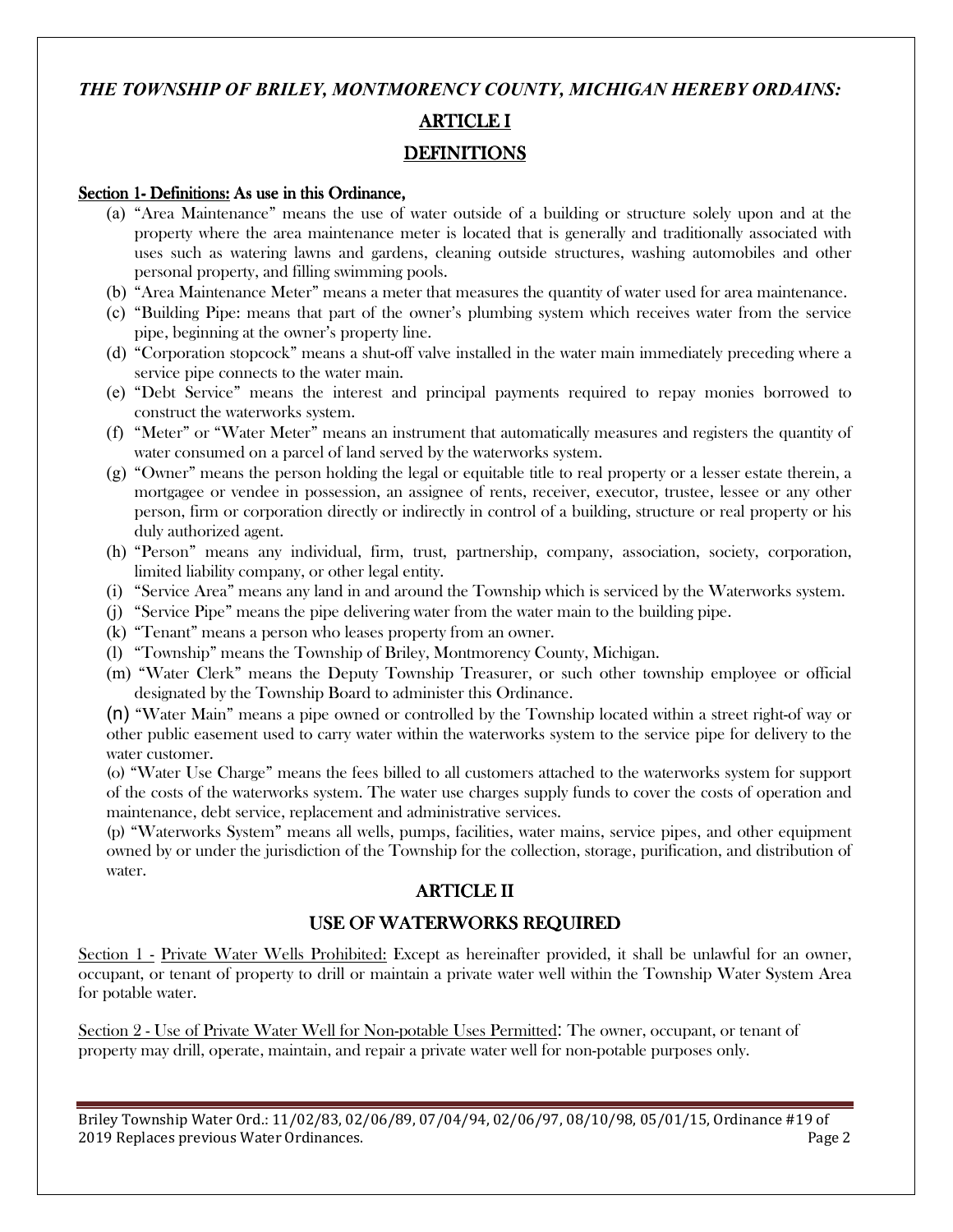#### Section 3 -Mandatory Connection:

- (a). The owner of any house, building, or property used for human occupancy,employment, recreation, or other purposes, situated within the Township and abutting on any street, alley, or right-of-way in which there is now located or may in the future be located a water main is hereby required at his or her expense to install suitable plumbing facilities therein, in accordance with the plumbing code then in effect and enforced within the Township and to connect such facilities directly with the waterworks system in accordance with the provisions of this Ordinance within ninety (90) days after the owner is required by the Montmorency County Public Health Department to replace the water well servicing his or her property.
- (b). Said notification and enforcement of this Section shall be in conformity with Article 12, Part 127 of the Public Health Code, being a part of Act 368 of the Public Acts of 1978.

# ARTICLE III

# CONNECTION TO WATERWORKS SYSTEM

Section 1 - Unlawful Procedure: It shall be unlawful for any unauthorized person or owner to uncover, excavate, tap into, make connections with or openings into, use, alter, or disturb any water main or service pipe or appurtenance thereof in any street, lane, or alley within the service area without first obtaining a written permit from the Township as herein provided.

Section 2 - Authorization: All connections with any water main or service pipe in the service area shall be made only pursuant to written permits issued by the Township. The owner or his agent shall make application on a special form furnished by the Water Clerk. The Township Board may by separate resolution provide for permit and inspection fees which shall be paid to the Water Clerk at the time the application is filed.

Section 3 - Costs: All costs and expenses incurred as the result of the connection to the service pipe shall be borne by the owner of the property. The owner shall indemnify the Township from all loss or damage that may be caused by connection to the service pipe.

#### Section 4 - Plans and Specifications:

- (a). All applicants for permits to connect to the waterworks system shall, when required, submit plans indicating where the building pipe will extend from the building receiving water service to where it will connect to the service pipe. The approval of a connection permit shall be contingent upon the availability of capacity in the waterworks system. When such plans have been approved by the Superintendent of the Department of Public Works, the Water Clerk shall issue a waterworks connection permit, subject to final inspection and approval when construction is completed.
- (b). Before the issuance of a waterworks connection permit, the Superintendent of the Department of Public Works may require the applicant to submit a schedule for the construction of the waterworks connection outlining when various components of the project will be completed. If the Superintendent of the Department of Public Works requires such a construction schedule, the timetables outlined in the schedule shall be maintained as a condition of the continued validity of the permit, unless extensions are granted in writing by the Superintendent of the Department of Public Works for good cause shown.
- (c). Final approval shall be subject to compliance with the local and state plumbing codes and all orders, rules and regulations of Montmorency County and the local Health Department.

#### Section 5 - Connection Requirements:

(a). All connections to a water main shall be made with service pipes either installed by employees of the Department of Public Works or by a contractor hired by the owner with the written consent of the Superintendent of the Department of Public Works. Any service pipe installed by a contractor authorized under this section shall be laid under the direction and supervision of the Superintendent of the Department of Public Works.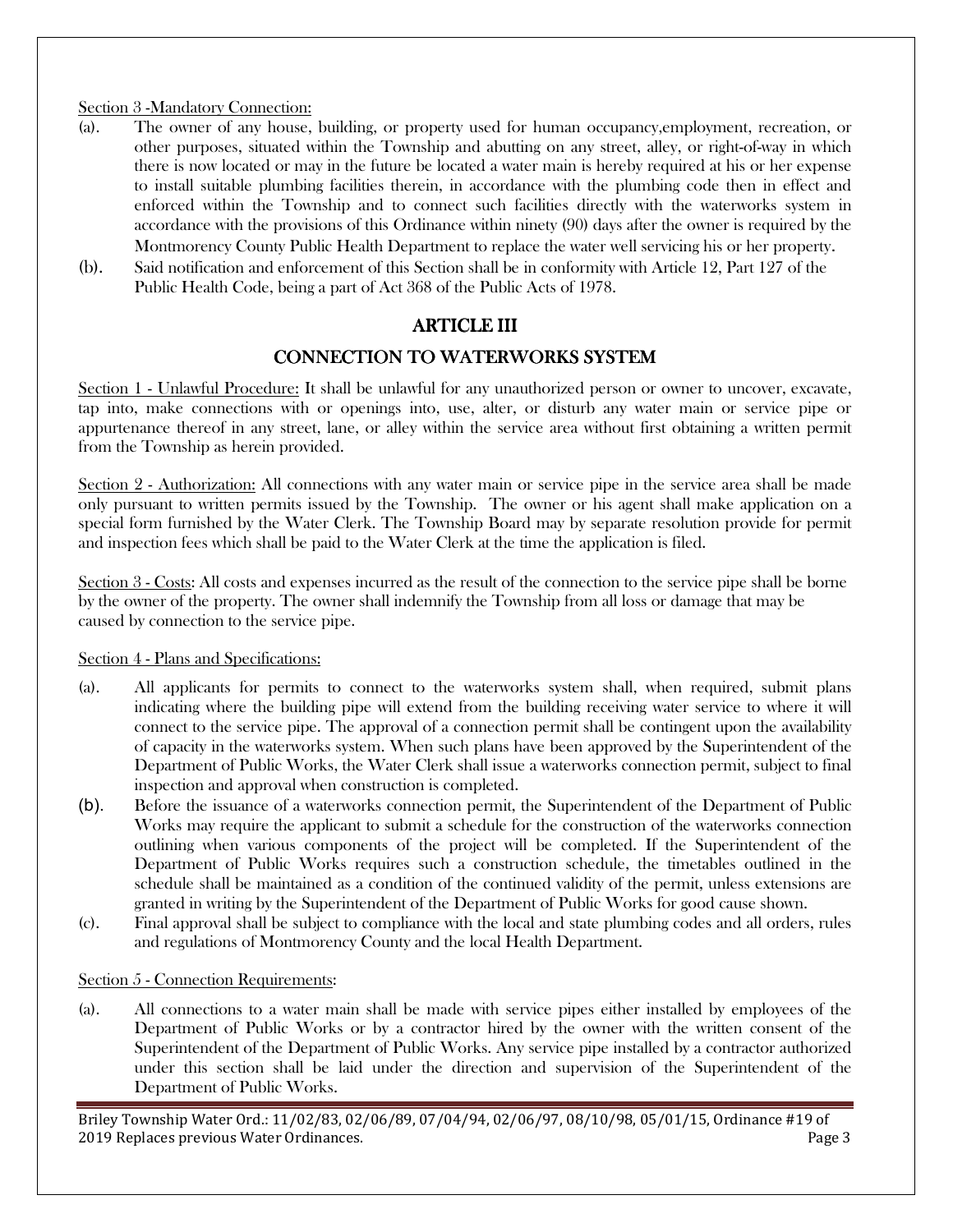All work for the purpose of making connections to a water main shall be done in compliance with the rules, regulations and codes governing plumbing in the Township and in accordance with the laws of Michigan relative thereto.

- (b). The cost of all service pipes three-fourths (3/4") inch in diameter or less shall be borne by the Township. If an owner desires a service pipe larger than three-fourth  $(3/4)$  inch in diameter, the owner shall pay the Township the difference in actual costs to install the larger service pipe and associated equipment.
- (c). A separate and independent service pipe shall be provided for every building receiving water service; provided, however, where water service is intended to supply more than one building under the same ownership and on the same lot, the service pipe to one building may be used to provide water service to the other building(s) and the whole considered as one connection.
- (d). The size, slope, alignment, and materials of construction for a service pipe, and the methods to be used in excavating the trench, placing, jointing, and testing the pipe, and backfilling the trench shall all conform to the requirements of this Ordinance and the local and the state plumbing codes.

Section 6 - Cross Connections Prohibited: The Water Supply Cross-Connection Rules of the Michigan Department of Public Health, being R 325.11401 to R 325.11407 of the Michigan Administrative Code, in effect at the time this Ordinance is enacted are hereby adopted by reference.

Section 7 - Installation of Outside Meters Required: All new buildings connected to the waterworks system shall be equipped with meters capable of being read by employees of the Department of Public Works

from outside the building. Existing buildings with meters not capable of being read from outside the building may continue in use, provided the owner provides the employees of the Department of Public Works access to the meter. However, where employees of the Department of Public Works have been unable to make a meter reading for two consecutive billing periods, the Township shall have the right to install a meter capable of being read by employees of the Department of Public Works from outside the building and to charge the owner of the property the actual cost incurred in installing the meter. All meters installed shall be purchased from the Township at a cost to be established by resolution of the Township Board.

Section 8 - Connections for Purpose of Fire Prevention: The owner or occupant of any manufacturing establishment, lumberyard, warehouse, elevator, store, hotel, school, or any public building desiring to install large pipes with hydrant and hose couplings to be used only in case of fire may connect to a water main under the terms and conditions of this Article and after obtaining a permit from the Water Clerk.

Section 9 - Inspection: When an authorized contractor installs the service pipe under Section 5(a), the person to whom a waterworks connection permit was issued shall notify the Water Clerk when the service pipe is ready for inspection. In addition, the person to whom a waterworks connection permit was issued shall notify the Water Clerk when the installed water meter is ready for inspection. The Superintendent of the Department of Public Works shall then inspect the service pipe and/or water meter and if such installations meet the requirements of this Ordinance, the excavation may be backfilled.

Section 10 - New Use of Existing Service Pipes: Existing service pipes may be used in connection with new buildings only when they are found, by the Superintendent of the Department of Public Works to meet all requirements of this Ordinance.

Section 11 - Maintenance: The owner of property connected to the waterworks system is responsible for the maintenance of the building pipe. The cost of all repairs, maintenance and replacements of existing building pipes and their connection to the service pipes shall be borne by the property owner. Before making any repairs or replacements or conducting any maintenance on the building pipe, the owner shall contact the Superintendent of the Department of Public Works. All work performed, including the qualifications of the person performing the work, shall fully comply with the requirements of this Ordinance.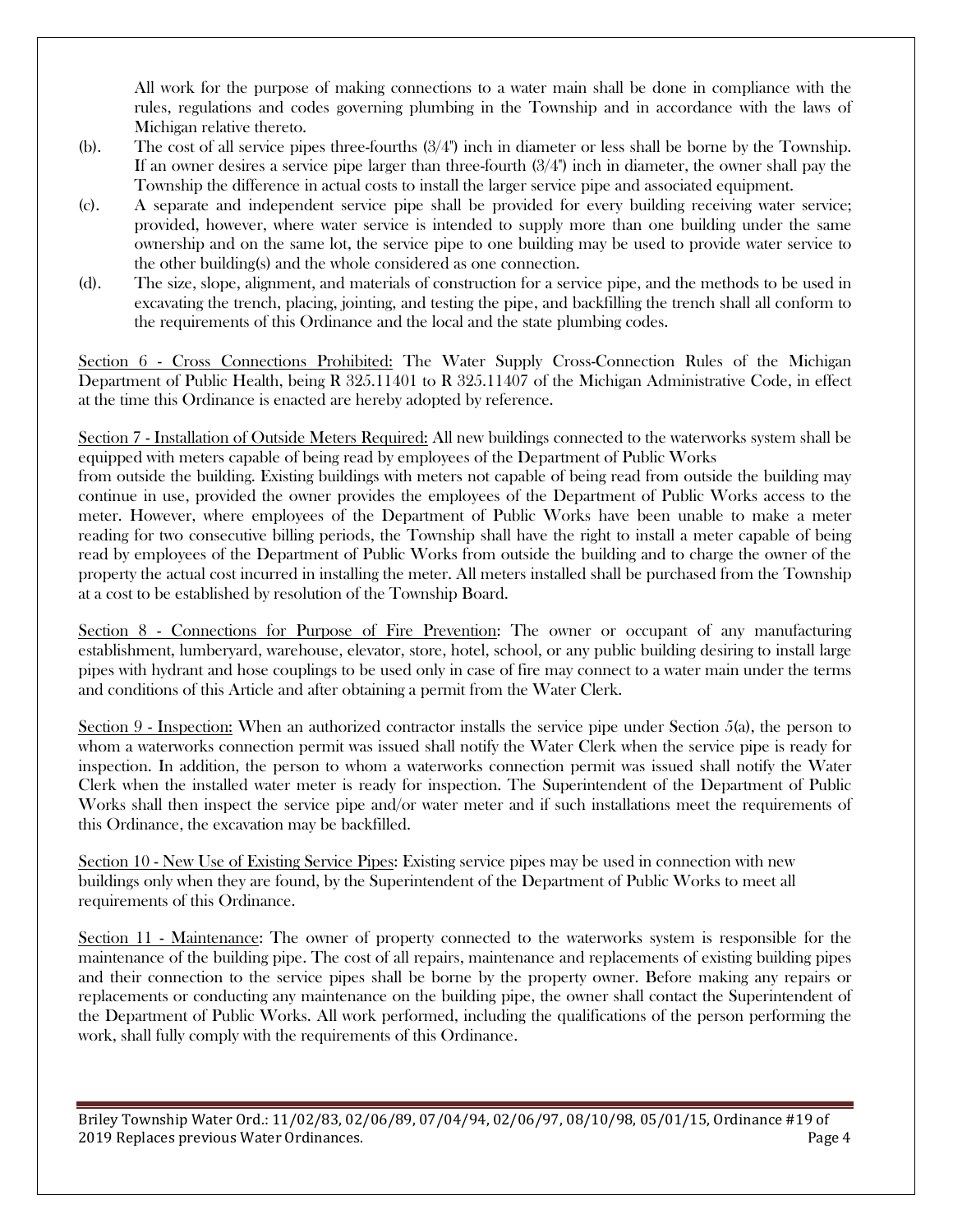#### Section 12 - Excavation in Public Streets and Alleys:

- (a). Whenever a person desires to do any excavating in any of the streets, lanes or alleys of the service area for the purpose of connecting to the waterworks system, a permit for such excavation shall be obtained from the Water Clerk. The Township Board may from time to time by separate resolution establish a nonrefundable administrative fee for processing the excavation permit. The permit shall be non-transferrable. The person employed to make the connection to the waterworks system shall hold a plumbing license in accordance with state and local codes. The qualifications of the persons employed to do work shall be verified at the time of application. A person who is authorized to excavate pursuant to the permit shall furnish a bond to the Township in an amount acceptable to the Township Board taking into account the nature and extent of the excavation and in a form acceptable to the Township Attorney, conditioned on the faithful performance of the requirements of all the Township ordinances relative thereto.
- (b). All expenses for work done by the employees of the Department of Public Works shall be borne by the person to whom the excavation permit is issued. Applications for excavations in paved streets shall state the maximum size of the opening to be made in the pavement and the length of time desired to do such work.

Section 13 - Backfill Requirements: When connections to the waterworks system are made in any street or alley, the earth and other debris excavated for this purpose shall be removed from the street or alley and the trench backfilled with sand or gravel in layers not to exceed eight inches in thickness. Each layer shall be thoroughly and solidly packed in place. The backfill shall be finished to the same grade as the original surface. Where the existing roadway is cindered or graveled, the final eight inches of the backfill shall be made with gravel. Where the existing roadway is paved, the person charged with the duty of backfilling shall re-pave the trench to the same grade as the original pavement under the supervision of the Superintendent of the Department of Public Works no less than thirty (30) days and no more than sixty (60) days after the backfill is placed. The person charged with the duty of constructing or installing said underground work and backfilling shall be required to make frequent inspections of all trenches for which they are responsible and to maintain the same as herein provided.

In case of failure to maintain trenches and backfill in such condition, the Township is authorized by this Ordinance to make the necessary repairs and charge the total cost against the person responsible for the same. For the purpose of the sand or gravel backfill as required herein, the excavated material shall not be used except after securing written permission from the Superintendent of the Department of Public Works.

Section 14 - Time Limit on Open Trench: The person, or owner causing any excavation or trench to be made in any public street or alley in the service area shall be required to backfill and replace the trench as herein provided within a period of three (3) days, after the work of excavating has been started, unless written permission is granted by the Superintendent of the Department of Public Works to allow the trench to be open for a longer period of time. In case of the failure to promptly refill any trenches within a period of three (3) days, the Township shall have the right to cause the same to be refilled, and the expense shall be charged against the person, or owner responsible for backfilling.

Section 15 - Barricade Requirements: Every person digging or causing to be dug any trench in any public street or alley, for the purpose of connecting to the waterworks system shall place or cause to be placed and maintained at and along such trench, proper signals, colored lights and barricades to give warning and prevent accidents, but in no case shall a trench be dug so as to entirely block any street for travel, without the consent of the Superintendent of the Department of Public Works. All barricading shall be done in accordance with the Montmorency County Road Commission requirements. In case of the failure to properly barricade or light such excavations or trenches, the Township is authorized to cause the same to be lighted or barricaded and the expense thereof shall be charged against the person responsible for the opening. It shall not be necessary for the Township to notify the person responsible for such trenches in public streets or alleys, before undertaking any such work which is necessary for the safety and convenience of the public. The failure on the part of persons installing such trenches to promptly pay all bills incurred by the Township doing such work shall be grounds for refusing to issue further permits for excavations in the streets.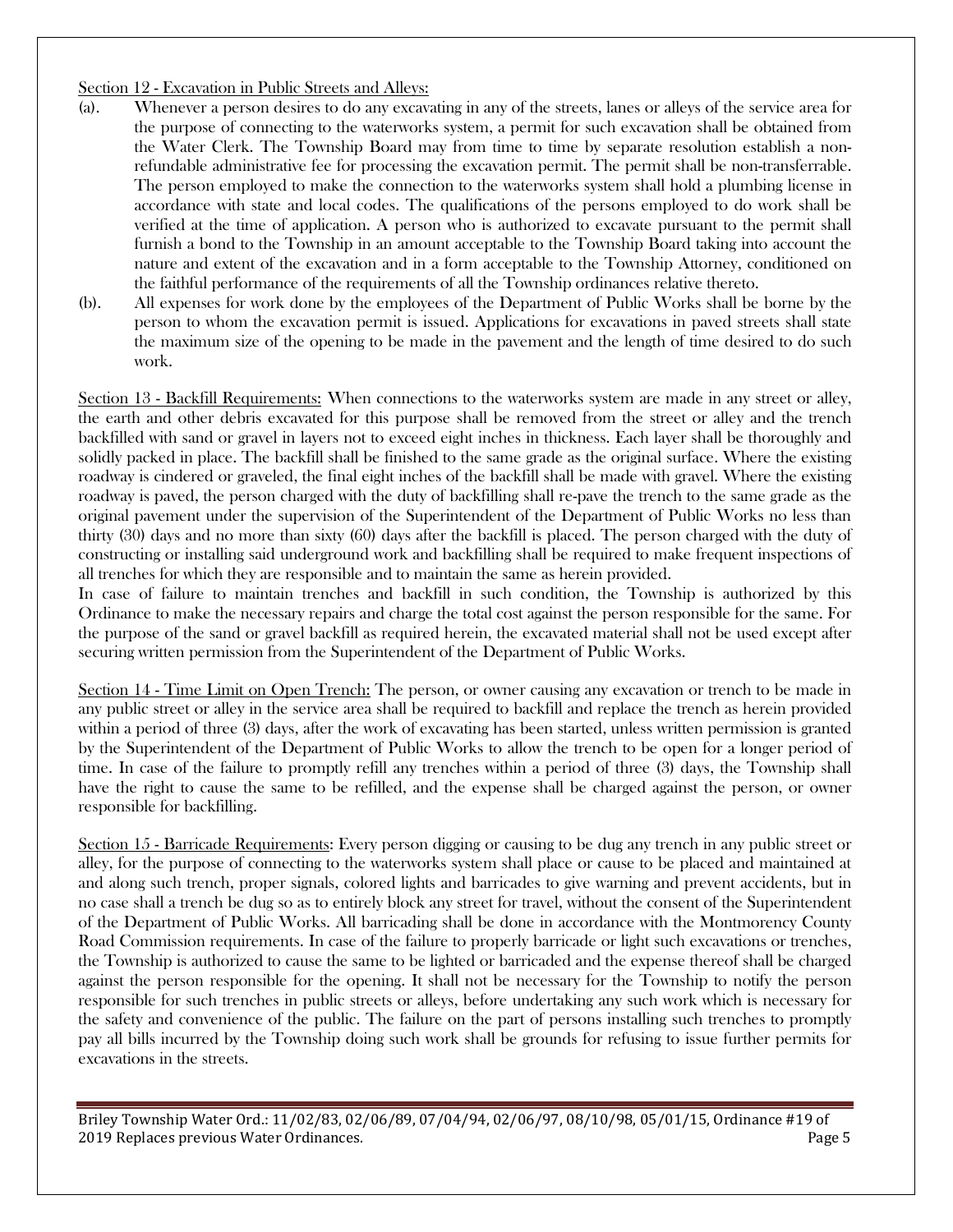Section 16 - Work on Private Property: Excavation and backfill for service pipes on private property may be made by the owner. Connections to and installation of service pipes on private property may be made by the owner; however, no backfill shall be placed until the service pipe has been inspected and approved by the Superintendent of the Department of Public Works. All excavation, backfilling, connections and installations shall be made in accordance with the requirements of this Article.

Section 17 - Permit Information: The Water Clerk and the Superintendent of the Department of Public Works shall keep records of all permits granted under authority of this Ordinance which shall include the names of the applicant and contractor, the location of the work, the place in the street where the excavation is to be made, and the purpose for which the permit is issued.

Section 18 - Township Water Service Outside Township Limits: The owner of property located outside the Township limits may connect to the Township waterworks system only if authorized by the Township Board and if permission is granted by the township in which the property is located. No property outside the Township limits has the right to connect to the Township waterworks system even if other nearby property is being serviced by the waterworks system. The Township may, but is not obligated to require property outside the Township limits to be subject to an agreement under Act 425 of 1984, as amended, or a similar statute, before connecting to the Township waterworks system.

# **ARTICLE IV** WATER USE REGULATIONS

Section 1 - Water Use Restrictions: The owner, occupant, or tenant of any building or premises entitled to the use of water from the waterworks system shall not connect water to any other person except upon written permission of the Water Clerk, nor shall he or she permit unnecessary waste of water.

Section 2 - Conservation During Emergency or Drought: Whenever in the discretion of the Superintendent of the Department of Public Works an emergency or drought condition exists such that the public health, safety and general welfare of the people is endangered, the Superintendent of the Department of Public Works shall prescribe rules and regulations to conserve the water supply during such emergency or drought condition.

#### Section 3 - Area Maintenance:

- (a). The owner or occupant of property receiving water from the waterworks system may at any time obtain an area maintenance meter by first submitting plans to the Superintendent of the Department of Public Works establishing that the interior plumbing of the structure receiving the water is so configured that the water supply pipes to the exterior hose bibs of the structure are separate from all other water supply pipes, by obtaining a permit for the area maintenance meter from the Water Clerk pursuant to Article III, Section 2 of this Ordinance, and by purchasing the area maintenance meter from the Township at a cost established by resolution of the Township Board. An area maintenance meter may then be installed by a plumber or contractor hired by the property owner, subject to final inspection approval by the Superintendent of the Department of Public Works. Only pipes approved by the Superintendent of the Department of Public Works shall be connected to the area maintenance meter. There shall be no connections, or use of the water directly from an area maintenance meter, for other than approved outdoor area maintenance.
- (b). The area maintenance meter shall be read and billed pursuant to Article VI, Section 7 of this Ordinance.

# **ARTICLE V** EXTENSION OF WATER MAINS

Section 1 - Application: The owner of any property in the Township may connect to the waterworks system pursuant to the provisions of this Article contingent upon the availability of capacity in the waterworks system. An owner who desires to connect to the waterworks system shall file an application for water service extension with the Water Clerk and pay a non-refundable fee to be established by resolution of the Township Board. This fee shall be used by the Township to obtain the initial cost estimates to construct the proposed water service extension.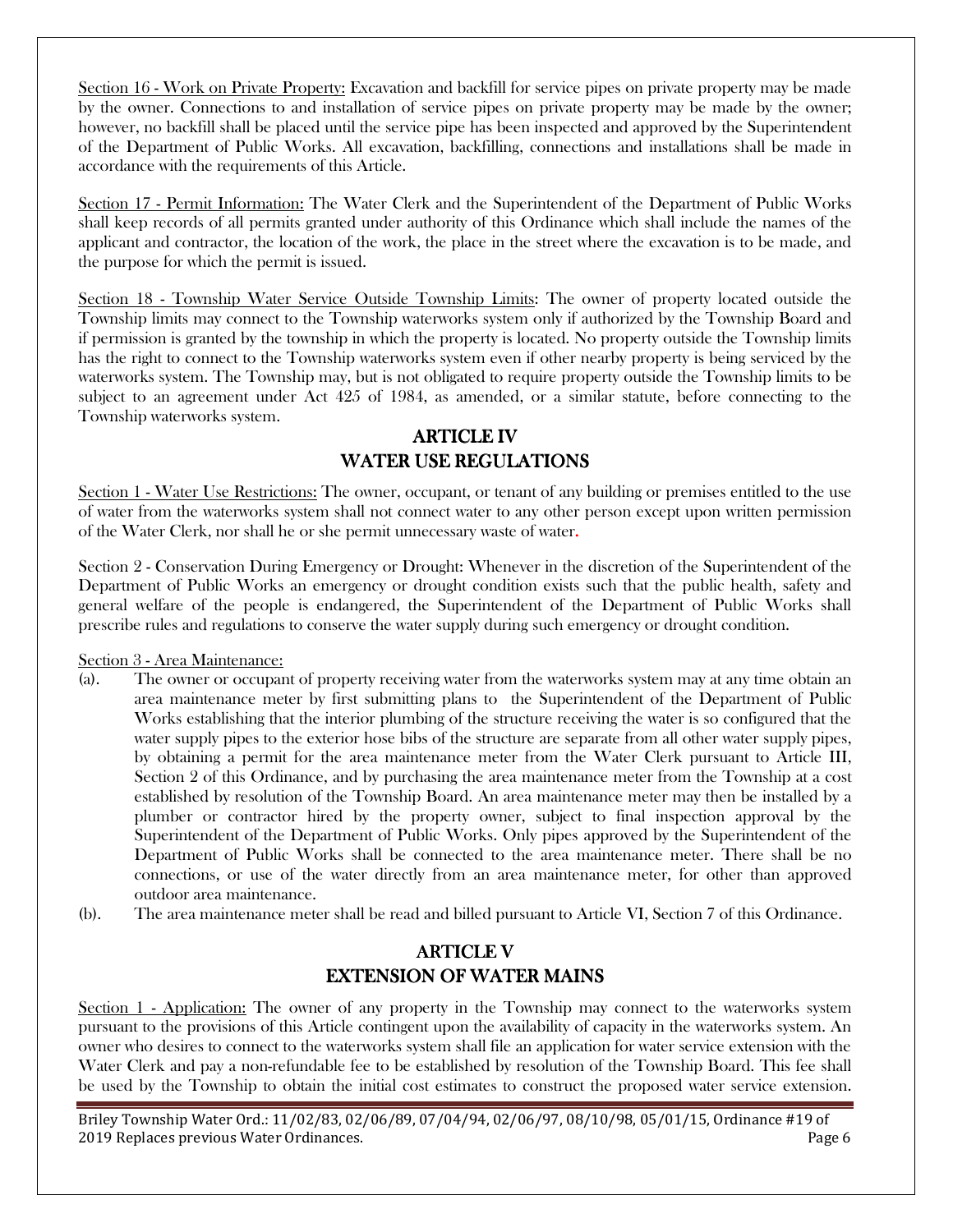This fee shall be applied to the cost of the extension if actually constructed or retained by the Township if the applicant decides to abandon the plan for the extension.

Section 2 - Water Service Extensions; Options; Standards: When extending water service to an individual property owner or group of property owners, the Superintendent of the Department of Public Works may extend such water service through use of a service pipe connection to an existing water main or through an extension of a Water Main. In exercising the discretion granted in this section, the Superintendent of the Department of Public Works shall consider the following factors:

a. Whether other property in the surrounding area is capable of development in terms of topography, wetlands, and zoning ordinance requirements such that it is reasonable to anticipate that other connections to the waterworks system may be needed in the future.

b. Whether there is other property capable of development in terms of topography, wetlands, and zoning ordinance requirements beyond the property intended to be serviced by the requested water service extension such that it is reasonable to anticipate that an extended water main would be further extended to provide water service to that other property or further extended to tie into the waterworks system at another location.

c. Whether the distance of the water service extension or the elevated terrain over which the extended water service must travel reasonably requires a water main.

d. Whether there is a need for fire protection through the installation of a fire hydrant in the area to be served by the water service extension.

Section 3 - Township Water Service Outside Township limits: The owner of property located outside the Township limits may connect to the waterworks system only pursuant to the requirements of Article III, Section 18 of this Ordinance.

Section 4 - Route of Water Service Extensions: The route of any water service extension shall be within the rightsof-way of public streets and alleys or within public utility easements granted to and approved by the Township across private property. All excavation and other work performed within the rights-of-way of these public streets and alleys shall comply with the requirements of Article III of this Ordinance.

Section 5 - Cost of Water Service Extensions:

- (a). As soon as possible after receiving the water service extension application fee required under Section 1 above, the Superintendent of the Department of Public Works shall notify the property owner in writing how the water service extension will be provided and shall provide the property owner with a written estimate of the approximate cost of the water service extension. The property owner shall then have ninety (90) days to inform the Superintendent of the Department of Public Works whether he or she desires to proceed with the water service extension and to pay the costs of the water service extension required under subsections (b) or (c) below. If the property owner fails to inform the Superintendent of the Department of Public Works regarding his or her intent within this ninety (90) day period, this inaction shall be deemed a decision to abandon the plans for a water service extension.
- (b). If a water service extension is provided through use of a service pipe connection to an existing water main, the Township shall be responsible for the costs of providing a service pipe no more than sixty-six (66') feet in length. The property owner requesting the extension shall be responsible for paying all costs of the water service extension beyond sixty-six (66') feet. The property owner shall not be entitled to reimbursement of any of these costs. A water service extension through use of a service pipe connection to an existing water main shall comply with all requirements of Article III of this Ordinance.
- (c). If a water service extension is provided through the extension of a water main, the property owner requesting the extension shall pay to the Township the amount of the estimated costs of the water main extension. Upon receipt of this payment, the Township shall begin and complete the water main extension as requested by the property owner. If the actual cost to extend the water main exceeds the estimated costs paid, the property owner shall pay the Township the additional costs within thirty (30) days of receiving a written statement specifying those additional costs. If the actual cost to extend the water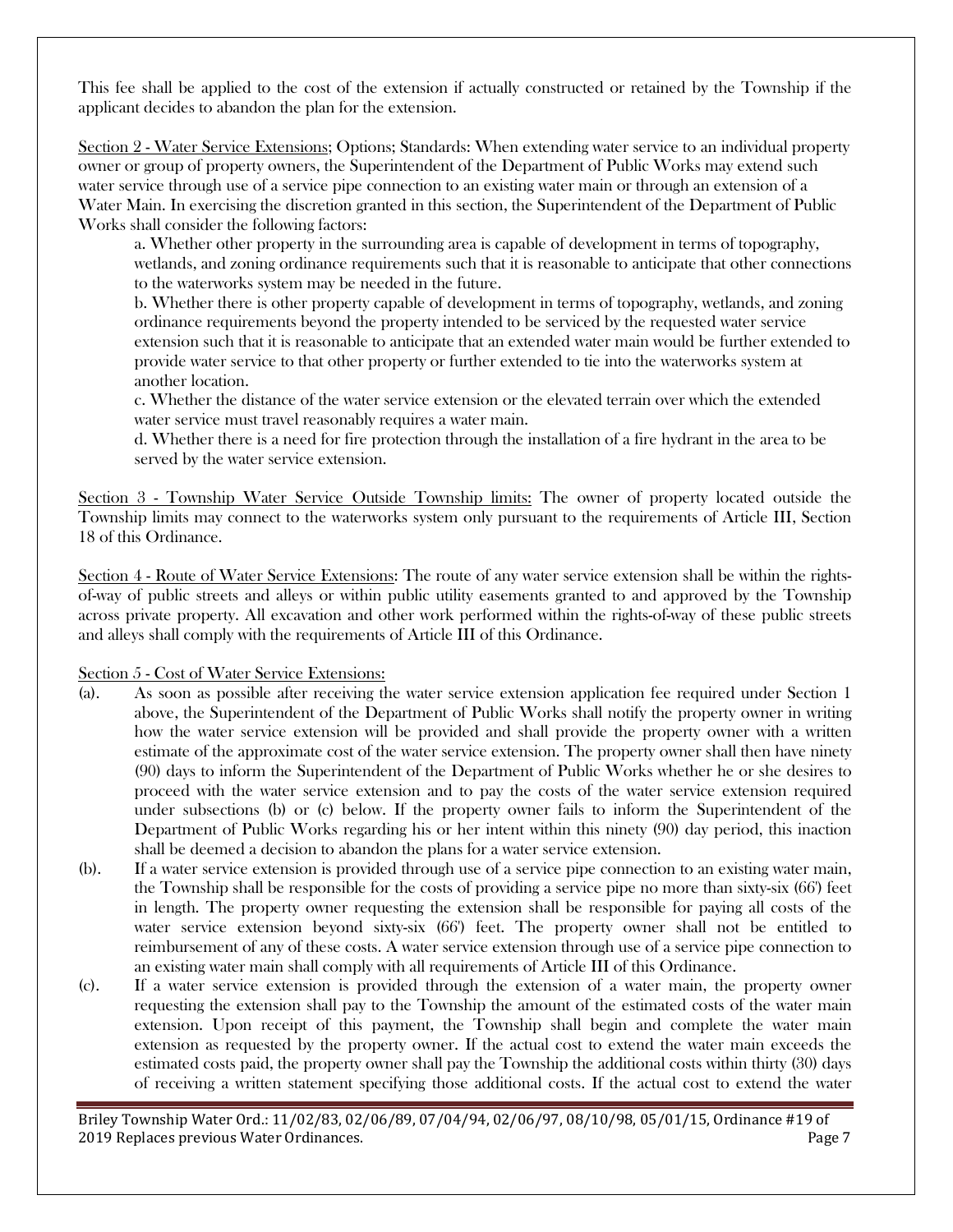main is less than the estimated costs paid, the Township shall refund the difference to the property owner within thirty (30) days of the completion of the project. The property owner requesting the extension shall be entitled to reimbursement pursuant to Sections 7 and 8 below of a portion of the actual costs paid in extending the water main.

Section 6 - Special Assessments: In certain instances the Township, by a majority vote of the entire Township Board, may elect to extend water mains and finance the project by use of a special assessment district. The charge to be assessed each property owner benefitted and served shall be calculated based on a formula as determined by the Township Board. The charge to each benefitted property owner shall be assessed at the time of project completion and shall be paid as specified by the Township.

Section 7 - Additional Users:

(a). The owners of property located between a water main prior to any extension and the property to be initially serviced by the water main extension (including the property across the street, alley, or public utility easement within which the water main extension is located) may tap into or make use of the extended water main by paying to the Water Clerk a water extension fee equal to the proportionate share of the total cost of extending the water main plus any interest provided in subsection (b) below. For purposes of this section, the proportionate share of the cost of extending the water main shall be calculated pursuant to the following formula:

[Actual Cost Paid Under § 5(c) ÷ (Total Street Frontage of Other Property

Capable of Development and Connection to the Extended Water Main\*)] x

(Total Street Frontage of Parcel Connecting to the Extended Water Main)

\*A property is deemed capable of development and connection to the extended water main if that property is capable of development in terms of topography, wetlands, and zoning ordinance requirements such that it is reasonable to anticipate that connections to the extended water main may be made in the future.

(b). The proportionate share of the cost of extending the water main shall be increased by seven (7%) percent per annum (compounded annually) commencing one (1) year after the actual cost paid under Section 5(c) above by the property owner who initially requested the water main extension; provided, however, that this increase shall not extend for a period of more than five (5) years.

Section 8 - Reimbursement to Original Property Owner: Upon receipt of any payment under Section 7(a) above, the Water Clerk shall pay that amount forthwith to the property owner who paid the initial actual costs of the water main extension pursuant to Section 5(c) above. If the property owner who paid the initial costs of the water main extension is deceased, the payments received shall be paid to his or her personal representative or to other persons who by law would be entitled to inherit his or her estate as may be determined by a court of competent jurisdiction. If the property owner who paid the initial costs of the water main extension cannot be found, or if no claim is made for reimbursement for a period of one (1) year from the date that payments under Section 7(a) have been received by the Water Clerk, the reimbursement under this section shall be deemed to have been waived and all monies so received shall be turned over and become a part of the Township water fund.

## ARTICLE VI ARTICLE VI

## **CHARGES FOR WATER SERVICES**

#### Section 1 - Public Utility:

- (a). The operation and maintenance of the waterworks system shall be on a public utility basis in accordance with applicable federal regulations and the provisions of Act 94, Public Acts of Michigan, 1933, as amended.
- (b). The waterworks system shall be operated on the basis of an operating year commencing on January 1 and ending on the last day of the following December.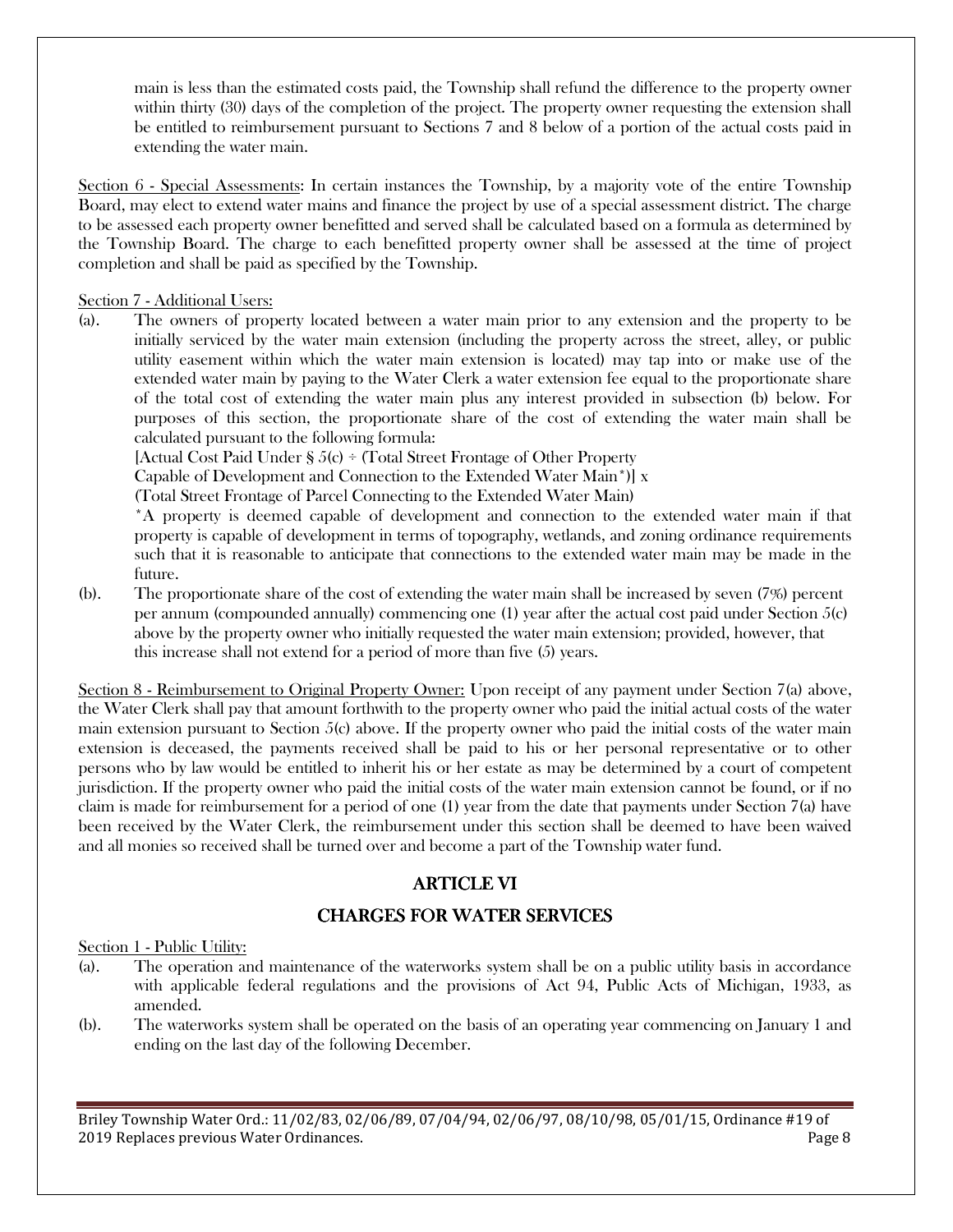#### Section 2 - User Charges - Purposes, Basis and Rates:

- (a). The owners, occupants, or tenants, of all property connected to the waterworks system, either directly or indirectly, shall pay user charges beginning on the date of the connection.
- (b). User charges will be established by resolution of the Township Board for the purpose of:
	- (1). Recovering the costs of operation, maintenance and replacement of the waterworks system; (2). Partial debt repayment (debt service).
- (c). User charges for water service furnished by the waterworks system shall be based on the quantity of water used as measured by meters installed on the property and shall be billed pursuant to Section 7 below per 1,000 gallons of water consumed. The minimum water bill per month shall be no less than the amount of the monthly ready to serve charge as established by resolution of the Township Board.

Section 3 - Tap-in Fees and Charges: In addition to user charges, the Township Board shall by separate resolution establish charges for connecting to the waterworks system. Such fees shall include the costs of all water meters and the costs of tapping the water main, installing the corporation stopcock, furnishing and laying the service pipe, and installing corporation stopcock and shutoff boxes. The charges, however, shall exclude the costs of road cuts, sidewalks, and re-paving. The water meters and all such materials shall be and remain the property of the Township. Any services or connections performed between November 1 and May 1 each year shall be subject to additional costs as may be determined by resolution of the Township Board.

Section 4 - Other Fees and Charges: The Township Board shall by separate resolution establish the fees to be charged for water meters and other services performed under this Ordinance.

Section  $5$  - No free service: No Free Water Service shall be furnished to the Township, to any person, or to any public or private agency. The Township shall pay to the waterworks system an annual hydrant rental charge for each fire hydrant located within the Township in such amount as shall be determined by resolution of the Township Board.

Section 6 - Review of Rates: The adequacy of the user charges shall be reviewed by certified public accountants for the Township in their regular audit report. The user charges shall be revised periodically to reflect a change in debt service or a change in operation, maintenance and replacement costs in accordance with applicable federal regulations.

Section 7 - Bills: Bills for user charges shall be rendered quarterly and shall be payable without penalty within ten (10) days after the date thereon. Payments received after such period shall bear a late fee as established by resolution of the Township Board.

Section 8 - Separate Waterworks Funds: All funds of the waterworks system shall be kept separate from other funds of the Township, and an accurate, separate record shall be kept of all receipts to and disbursements from the waterworks fund.

# **ARTICLE VII**

## PROTECTION FROM DAMAGES

Section 1 - Prohibited Acts; Penalty: No person shall maliciously, willfully, or negligently break, damage, destroy, uncover, deface, or tamper with any structure, appurtenance, or equipment which is a part of the waterworks system. Any person violating this provision shall be guilty of a misdemeanor punishable by ninety (90) days in the county jail and/or a fine of One Thousand (\$1,000.00) Dollars plus costs.

Section 2 - Damage to Water Meter; Liability: Any damage to a water meter resulting from the failure of the owner, occupant, or tenant to properly protect that meter shall be assessed against such owner, occupant, or tenant. In addition, any person violating any of the provisions of this Ordinance shall be liable to the Township for any expense, loss, or damage incurred by the Township by reason of such violation.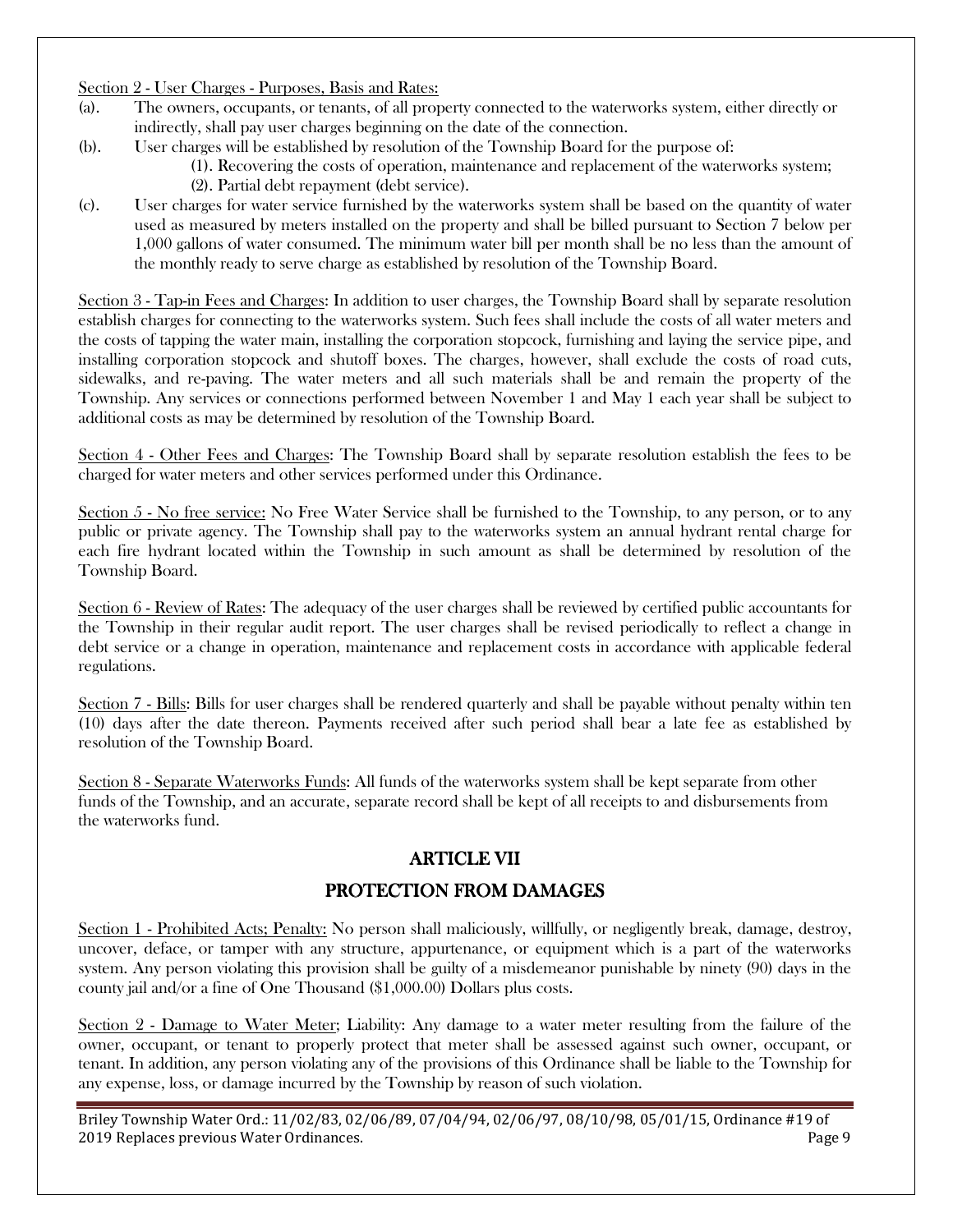# ARTICLE VIII ARTICLE VIII PROTECTION OF POTABLE WATER SUPPLY

Section 1 - Prohibited Acts; Penalty: No person shall introduce any chemical, biological, or other substance into the waterworks system with the intent to cause physical harm to any person or animal or with the intent to cause the water supply to be unfit for human or animal consumption under applicable state and/or federal safe drinking water standards. Any person violating this provision shall be guilty of a misdemeanor punishable by ninety (90) days in the county jail and/or a fine of One Thousand (\$1,000.00) Dollars plus costs.

Section 2 - Monitoring of Water Quality; Corrective Action: The Department of Public Works shall regularly monitor and test the water within the waterworks system for the purpose of detecting water contamination and to ensure that the water continues to meet all applicable state and federal safe drinking water standards. If water contamination is detected, the Superintendent of the Department of Public Works shall take whatever action is necessary and proper to protect the health, safety and general welfare of the public, including but not limited to, issuing public warnings and directives concerning the safety of the drinking water, flushing the waterworks system to rid the system of the contamination, and/or introducing chlorine or other substances into the waterworks system in full compliance with all applicable state and federal regulation to eliminate the contamination.

# **ARTICLE IX** ENFORCEMENT

#### Section 1 - Enforcement:

- (a). The charges and rates for water services authorized under the provisions of Section 21 of Act 94 of the Public Acts of 1933, as amended, shall constitute a lien on all premises served thereby whenever any such charges or rates shall be delinquent for six (6) months or more, unless notice is given that a tenant is responsible for the payment of all such charges and rates. On October 1st of each year, the Water Clerk shall certify to the township assessor, the fact of such delinquency, whereupon such delinquent charges and rates shall be entered upon the next tax roll as charges against such premises and shall be collected and the lien thereof enforced in the same manner as general taxes against such premises; provided, however, where notice is given that a tenant is responsible for such charges and service as provided by Section 21 of Act 94 of the Public Acts of 1933, as amended, no further service shall be rendered to such premises until a cash deposit in an amount established by the Township Board shall have been made as security for payment of such charges and service.
- (b). In addition, the Township shall have the right to shut off water service to any user for whom charges for water service are more than two (2) months delinquent or when any connection is found to be in violation of any provision of this Ordinance. Before shutting off water service, the Water Clerk shall send written notice by first class mail of the Township's intent to terminate water service to the owner of the premises served or to the tenant in possession where a notice is given that the tenant is responsible for such charges and service. If water service is shut off pursuant to this section, such service shall not be reestablished until all delinquent charges and penalties and a turn-on charge, to be specified by resolution of the Township Board, have been paid or the unlawful connection is eliminated. Further, such charges and penalties may be recovered by the Township by court action.

Section 2 - Disruption of Water Service; Township not Liable: The Township shall not be liable for any failure or deficiency in the water supply to consumers whether occasioned by shutting off the water to make necessary repairs or connections or for any other cause.